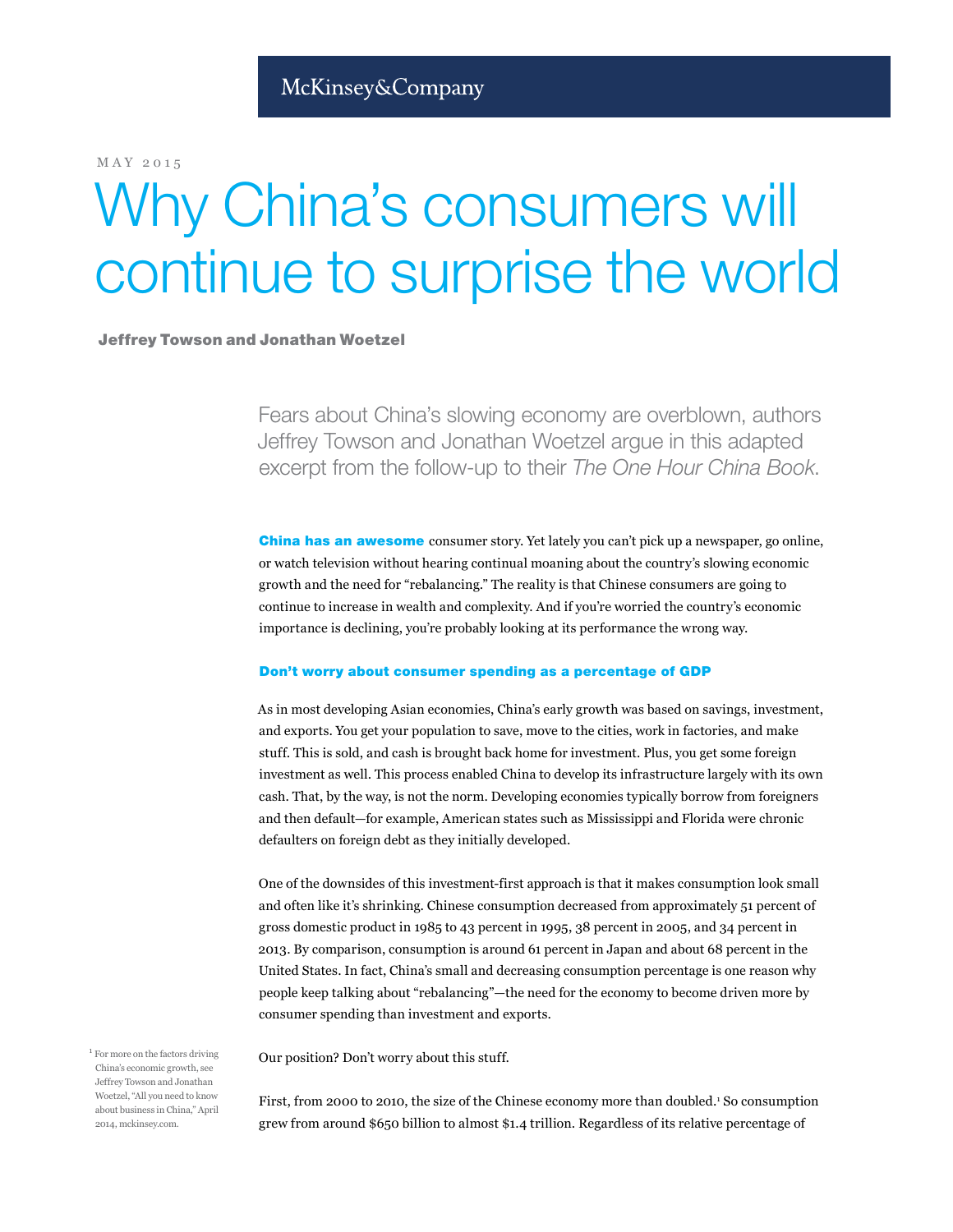GDP, China's consumption has been growing faster than just about any other country's in absolute terms. Second, just getting consumer spending back to 43 percent of GDP, the level in 1995, would have a huge impact on "rebalancing." It would also create the largest consumer market in the world. Third, most of these numbers are wildly inaccurate. Consumer spending is nearly impossible to measure in such a big, complicated economy. Combining a vague number with two other big vague numbers (investment and net exports) is very fuzzy math. Until economists start putting uncertainty estimates on their China calculations, relative percentages aren't worth paying much attention to.

## Household income is what matters, and it's great

The number you) really want to keep in mind is household income. You can't have consumption without income. And here's where it gets really awesome. China's household income is huge. It is now likely above \$5 trillion a year. Plus, lots of income is unreported, so this is really the lower boundary for true household income. Developing economies—especially the BRIC nations of Brazil, Russia, India, and China—are frequently grouped together, but Chinese consumers dwarf all the others in terms of household income (Exhibit 1).

Exhibit 1 China's total household income dwarfs other emerging markets.



Source: Credit Suisse; World Bank Data Book

Exhibit 1 of 2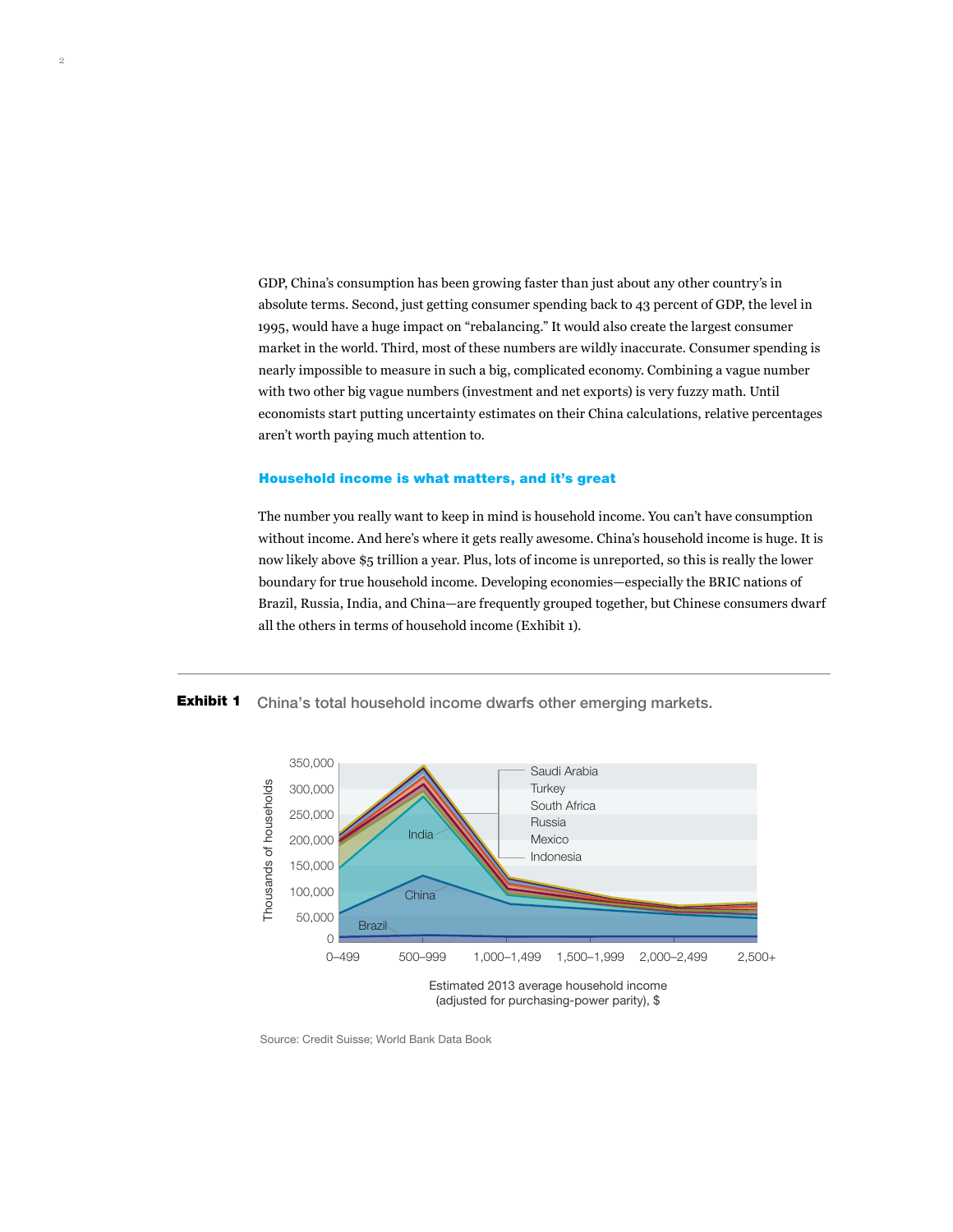### Rising discretionary spending is the exciting part

Discretionary spending is buying the stuff you like but don't need. Or you only sort of need. And, fortunately, people seem to have an endless appetite for everything from entertainment to skiing to)caffe)lattes. Chinese citizens are now moving beyond being able to only afford the basics of life, and their discretionary spending is taking off. Growth in spending on annual discretionary categories in China is forecast to exceed  $7$  percent between 2010 and 2020, and growth of 6 to  $7$ percent annually is expected in a second category of "seminecessities." Both of these categories are growing faster than spending on actual necessities, which are expected to grow around  $5$ percent a year, about the same as expected GDP growth (Exhibit 2).

Finally, an important related issue is the Chinese tradition of saving. If we compare spending and saving rates across the emerging markets, we see a spike in savings in China. That spike is fairly understandable. First, it's cultural. Second, they are precautionary savings—no social safety net means if you get sick, it's all on you. Third, Chinese savings are not unique. Japan,

**Exhibit 2** Discretionary categories are showing the fastest growth.

Exhibit 2 of 2



Per-household annual consumption in China by category, %1

<sup>1</sup> Figures may not sum to 100%, because of rounding. <sup>2</sup>Compound annual growth rate.

Source: McKinsey analysis